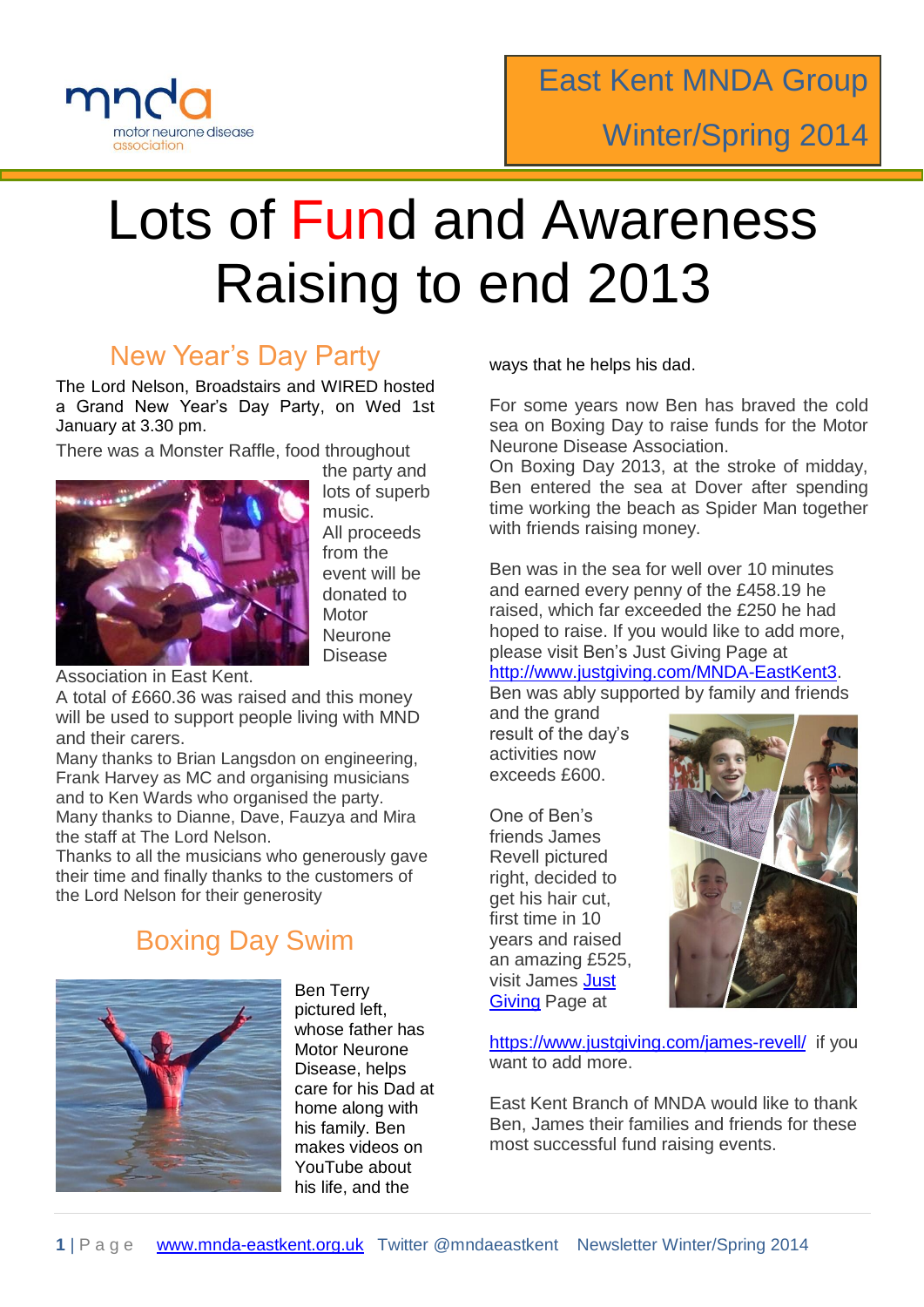#### Research Donation

A charitable fund set up following the death of Andrew (Andy) Keay in a road accident has donated £5,000 to MND Association for research.

The donation is in memory of Ian Keay pictured right, Andy's father, who died from MND in 2010. As both Ian's father and sister died from MND, research into finding a cure for this disease is paramount.

The charitable fund was set up by Francesca, Andy's fiancée, and any donations are



agreed with Martin, Andy's brother, and Judy Keay who is the East Kent MND Association Visitor and a member of the East Kent MNDA Group committee.

#### Saltwood Boxing Day Run

Several hundred people packed the village green, as 750 runners, including Chrissie Batts and Hayley Cook, pictured right, braved the elements



for the annual Saltwood run. They were rewarded with glorious sunshine, as they battled a very wet and muddy course around the Brockhill and Saltwood countryside.

There were runners from many parts of the world, running in the event which has taken place for the last 39 years.

The event is held each year to raise funds for MND, in memory of founder runner Terry Davies who died of MND a decade ago and a substantial sum has been raised for MND in East Kent. This year's run raised £2000 from the race, £250

from local Rotarians and a collection of £90 from a collection on the day.

Paul Stanton ran with friends in memory of his brother Mark and raised £1830, please visit <https://www.justgiving.com/Paul-Stanton5> if you would like to add more. We understand that

Paul's company has agreed to match any money he raises, making the current total £3660, a fabulous achievement.

Huge thanks to Greg Boarman and his team for their sterling job in organising this wonderful event. 2014 is the 40th anniversary and should prove to be even more popular.

## Canterbury Ladies Choir

The annual Christmas concert by the Canterbury Ladies, Girls and Chamber Choirs was held at the Salvation Army Hall in Canterbury on Saturday 14 December. The after-concert collection raised £210 to support people living with MND in East Kent. This sum will be doubled as a French educationalist has offered to match fund anything the choirs raise over the Christmas period.

## Christmas Fun Day

The Fun Day organised by Amanda Barker at Essentially Hops, Chalkpit Farm, Bekesbourne on Sunday 15<sup>th</sup> December was a success and raised money for the Pilgrims Hospice.

Amanda has recently lost a friend who had motor neurone disease and so she had a special carol collection on the day which raised £266.15p for MNDA funded researcher; Professor Ammar Al-Chalabis's project.

# binElla Jazz and Champagne

This event was sadly cancelled due to the risk of flooding; a Burn's Night has now been arranged for Jan 24<sup>th</sup>. More details page 8.

#### I AM BREATHING

As part of the MNDA's national awareness raising campaign we held a showing of the BAFTA award winning documentary "I am Breathing" at Kent and Canterbury Hospital Postgraduate Centre, 10<sup>th</sup> December, 2013.

The film is about Neil Platt's experience; within a year, going from being a healthy 30-something British bloke with a great sense of humour to becoming completely paralysed from the neck down, thanks to the devastating illness he has

inherited – known as MND.

As his body gets weaker, his perspective on life changes. His humour remains, but new wisdom emerges:

*"It's amazing how adaptable we are* 

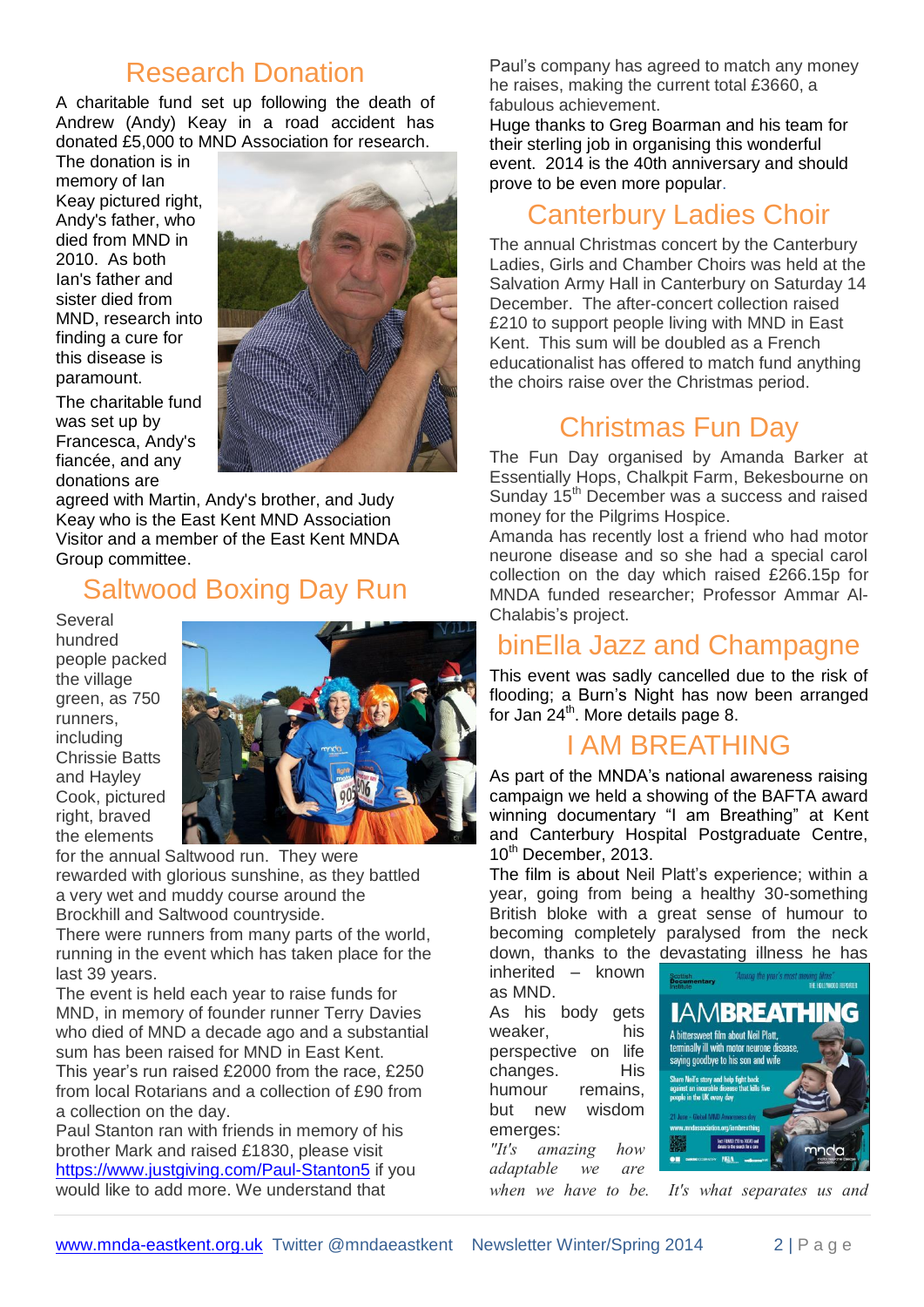

#### *defines us as human beings."*

Knowing he only has a few months left to live, and while he still has the ability to speak, Neil puts together a letter and memory box for his baby son Oscar and communicates his experience and thoughts about life in a blog – and in this film which he was determined to make.

The directness of his communication mingles with images of the sensory details of a life well lived, and makes us revalue the ordinary.

His blog posts form the film's narration as he tells his own story through memories and impressions of his life – the sheer joy of falling in love, of partying with his mates, of fast motorbike rides. Through his determination to share his final journey, he makes us ask questions about our own lives.

The audience was made up of healthcare professionals from East Kent, who gave up a couple of hours of their evening to view the film and a short introduction by Katy Styles. Refreshments were donated by The Park Inn, Ladywell, Dover.

As Campaign Co-ordinator for MNDA East Kent Development Group, Katy asked those attending to sign the MND Charter and to the talk to their colleagues about the key messages from the film. Katy said afterwards, "Showing the film, to healthcare professionals was one of the most rewarding things I've ever done. I am determined to show this film at more events next year."

A great deal of literature about MND was taken away and £25.00 was donated.

#### Witches, Wine and Wisdom

Thanks to all the Witches who took part in a quiz at The Park Inn public House Dover, on Thursday 31 October 2013. 5 teams entered and each created their team names.



# East Kent MNDA Group Winter/Spring 2014

Winners were "Best Dressed" – photo above; they also won the prize for best fancy dress. Chrissie and Jim West (Below) were in the team called "Pussy Galore" and put up a great opposition vying for the lead with "Best Dressed"

Max Johnson was Quiz Master and did a great job keeping all the teams in order. A small raffle was held – Chrissie Batts won first prize £35 meal voucher courtesy of 'Brickfield' Table Table restaurant. Thanks to all participants, funds were raised for the MNDA in East Kent.



#### Annual Conference

Annual Conference 7<sup>th</sup> September 2013 Stansted, it was attended by Mark & Katy Styles from the East Kent Group.

The key theme of the conference was future planning. After the official business of the MNDA in the morning, we were invited to take part in small workshops to identify priorities for the MNDA.

Mark and I were sent to different rooms with a facilitator and trustee to discuss the priorities we had for the MNDA. We quickly learnt that people's experiences of care throughout the country were totally different. Many people had access to a specialist MND Care Centre, while others did not. Most people agreed that along with care, campaigning was important, as well as research. Different groups put emphasise on different parts. All of the carers wanted more integrated care as there were too many appointments, on different days, with different specialists in different hospitals.

In the afternoon, Professor Kevin Talbot, Consultant Neurologist at John Radcliffe Hospital, Oxford and Co-Director of the MND Care and Research Centre gave a talk about collaborating with families to gather evidence for his research. He gave a call to arms to everyone, to volunteer to take part in a Biomarker Study.

But perhaps the most important part of the day is when members can sit and chat and swap experiences. Knowing you are not on your own makes it all seem a little more bearable.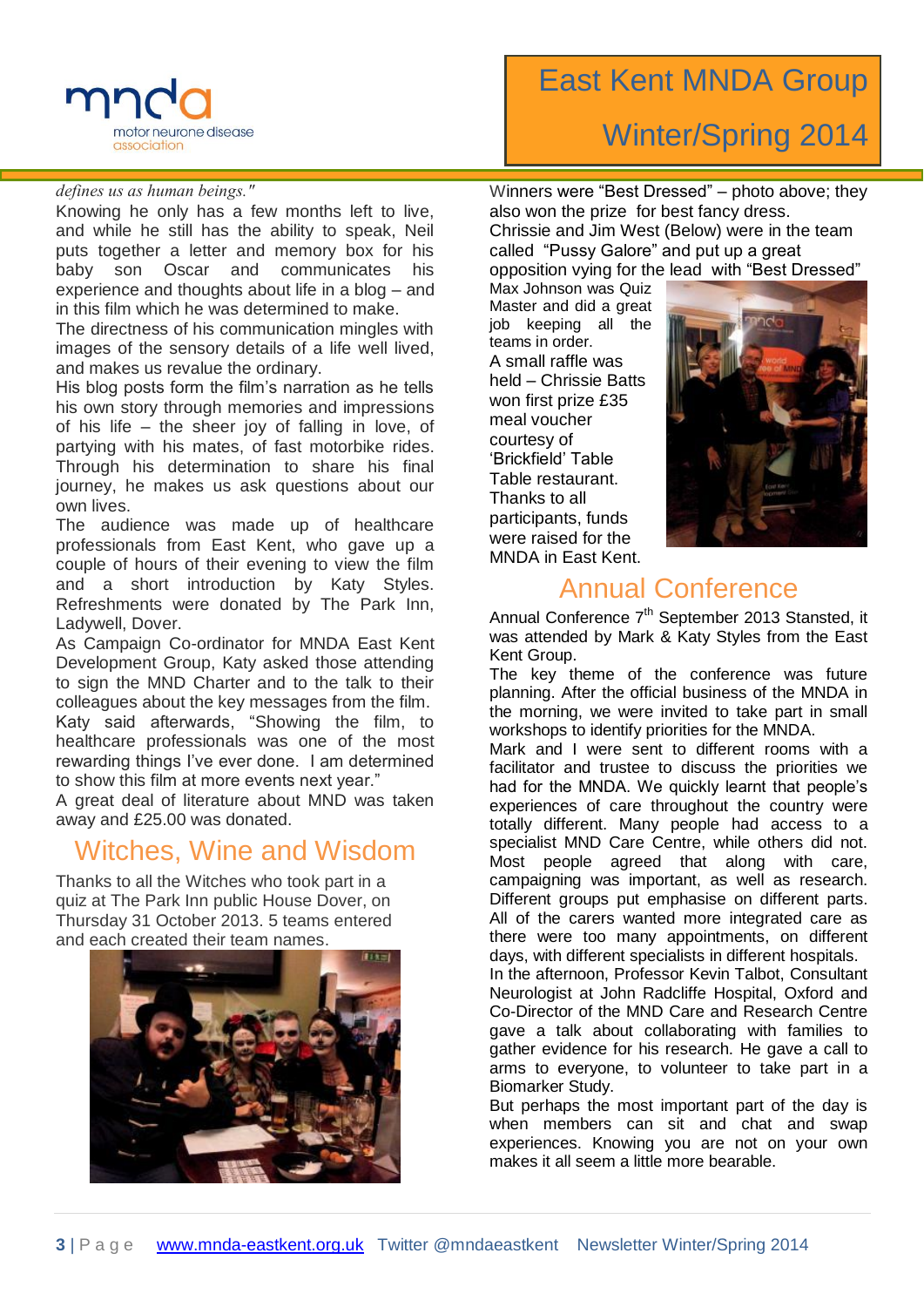#### Dr Martin Turner's Biomarker **Study**

Everyone who was at this year's Annual MND Conference in September will have heard Professor Kevin Talbot's call to arms. He wanted volunteers to give up time to take part in biomarker studies. People with MND, people without MND, people with related disorders, hereditary MND patients. He wanted everyone. Following our visit to the Oxford MND Centre earlier on in the summer, we have volunteered to take part in Dr Martin Turner's biomarker study into motor neurone disease.

We are having two brain scans, a MEG scan and an MRI scan. As I am the same age as Mark, I am useful for the study, as a healthy volunteer. Anyone who knows me well will be laughing at this point….

The purpose of the biomarker study is to discover a test to speed up diagnosis of MND, to see how the disease spreads, and to monitor its activity. This may lead to more targeted drug treatments in the long term. Well here's hoping.

It was be great to be at the cutting edge of MND research and to be in Oxford. Mark and I spent the first afternoon in the MEG scanner.

Apparently there are only 8 of these in the UK. It was like an MRI scanner but instead of lying down in it you sit with the scanner coming down around your head. Like an old fashioned salon hair dryer you would have seen in the 50s. You have electrodes taped to your arms, face and

head. These record your eye movements and finger movements. You are asked to follow an arrow on the screen, if it points left you lift your left index finger, up and down on a LED control pad, but only if the next light is green. If red you don't move. Not as easy as it sounds I can assure you. This was looking at changes in your brain in response to thinking and action.

The second day was time in the MRI scanner. I had an extra test with a different coil and helmet. This was to measure different chemical changes in the brain, over the whole brain. If you are even slightly claustrophobic this isn't a test for you as you have to spend time in the scanner continuously.

Below is a link to Dr Martin Turners BioMOx project which is the study we took part in.

[http://www.mndassociation.org/2866b9aea41d41](http://www.mndassociation.org/2866b9aea41d410db99db945e625fbd2?site=283fc445-39c4-4d60-8bbc-3bd9e5e54ec1) [0db99db945e625fbd2?site=283fc445-39c4-4d60-](http://www.mndassociation.org/2866b9aea41d410db99db945e625fbd2?site=283fc445-39c4-4d60-8bbc-3bd9e5e54ec1) [8bbc-3bd9e5e54ec1](http://www.mndassociation.org/2866b9aea41d410db99db945e625fbd2?site=283fc445-39c4-4d60-8bbc-3bd9e5e54ec1)

# Mark is a book for a day

Mark Styles took part in his work's Disability Awareness Day at his office on 4<sup>th</sup> December. Mark was a living book: people could read his synopsis, about his specialist subject, "living with MND". They could then book him out, like a library book, where he gave talks for 20 minutes at a



time. Mark pictured left, said, "This is an innovative way of raising awareness amongst colleagues of a variety of disabilities. It was very enjoyable.

Mark also combined his talks with a film showing of "I Am Breathing".

## Music Download

Download this great recording for a donation to MNDA.

The recording is released on the Cath'n'Dad label, which works on the principle of making recordings available for download. Donations of whatever you feel suitable are then donated to a charity of the Artists choice.



In the case of this record, Cara has nominated MNDA, so a part of any donation you make will be paid directly to MNDA.

To download the album, please follow this link [http://cathndadrecords.bandcamp.com/album/im](http://cathndadrecords.bandcamp.com/album/im-still-standing)[still-standing](http://cathndadrecords.bandcamp.com/album/im-still-standing)

# Swarling Manor Walk



Sunday 23<sup>rd</sup> Feb. 11 am. Take a stroll through our beautiful grounds to catch a glimpse of the stunning snowdrops that flourish for a few weeks every year. After you've taken in the surroundings make your way to our barn to buy some lovely homemade cakes and sit for a while with a cup of tea or coffee. We have some brilliant prizes in

our raffle so be sure to buy a ticket or two on the day. Entry to the grounds, £4 for adults and £2 for children. We regret that dogs are not permitted due to livestock in the area. Call 01227 700377 or visit [http://www.swarlingmanor.com](http://www.swarlingmanor.com/) for more information about the event.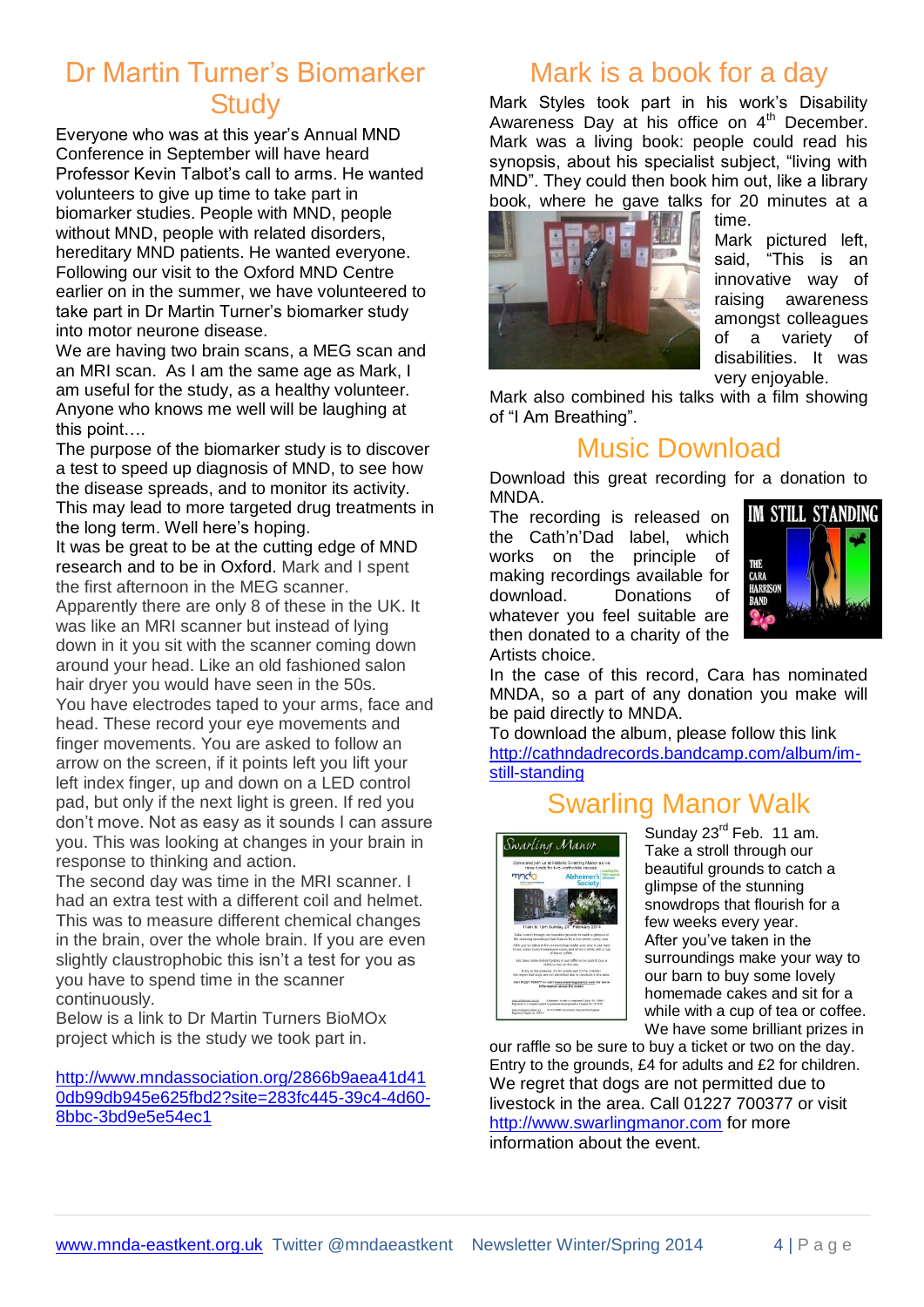

# Winter/Spring 2014

# National News

# Football v MND

OUR new Football v MND awareness campaign is off to a fantastic start, with four clubs getting involved in its opening week.

Former professional footballer, Mark Maddox played over 300 times for Altrincham FC before he was diagnosed with MND in 2010.

Having run the London Marathon and skydived for the Association, he is now on a mission to raise awareness of MND even further.

Mark said: "I want to reach those people I can't tell personally. By running our special awareness poster in match day programmes up and down the country, both Football League and nonleague teams can support the Association, and branches and groups can reach a new audience too."

Mark's former club Altrincham FC were the first to take part during their Conference North game



against Guiseley FC on 5 October. Players, club officials and even club mascot Rocky Robin got behind Mark's campaign to raise awareness of MND within the football community.

In the first week after launching, Mark's Story, a short video about life with MND, was viewed an incredible 25,000 times on our Facebook page (/mndassociation). Our challenge is to tell Mark's story through 300 match day programmes in England, Wales and Northern Ireland — a massive ask but with your help we can do it. Please spread the word through your branch or group Facebook page or newsletter.

Email [football@mndassociation.org](mailto:football@mndassociation.org) for a copy of Mark's awareness poster and templates to help you contact your local club and media. Or look at our Football v MND webpages

[www.mndassociation.org/football](http://www.mndassociation.org/football)

If you have a contact at a football club, or would like to get your branch or group involved, please speak to your VDC or email [football@mndassociation.org](mailto:football@mndassociation.org)

At the time of going to press around 20 clubs had shown an interest in taking part in Football v MND, so help us reach our target of 300 match day programmes this season

#### Research News

MND is thought to be caused by a combination of subtle genetics, lifestyle and environmental factors. We know a number of genes that can cause MND, but there is less evidence for lifestyle and environmental factors.

Researchers in Australia have shown a toxin called β-N-methylamino-lalanine (BMAA), found in blue-green algae, causes proteins inside cells to clump and cause cell death.

When high concentrations of BMAA are present in neuron-like cells, BMAA substituted itself with the amino acid L-serine during protein formation, creating a faulty protein within the cell. These changed shape, clumped together, and could no longer perform their role within the cell. The researchers also found once BMAA was substituted into the protein the cells died.

If motor neurones are susceptible to BMAA this could give rise to potential new treatments.

RESEARCH published by scientists in Leicester looked closely at nerve cells and their ability to make proteins.

It showed that in a mouse model of prion disease (Variant CJD or 'mad cow disease'), chemically blocking a chemical known as eIF2 helped prevent disease development.

However, the chemical block, given to mice orally, had serious side effects. While it's a possible turning point for drug treatment for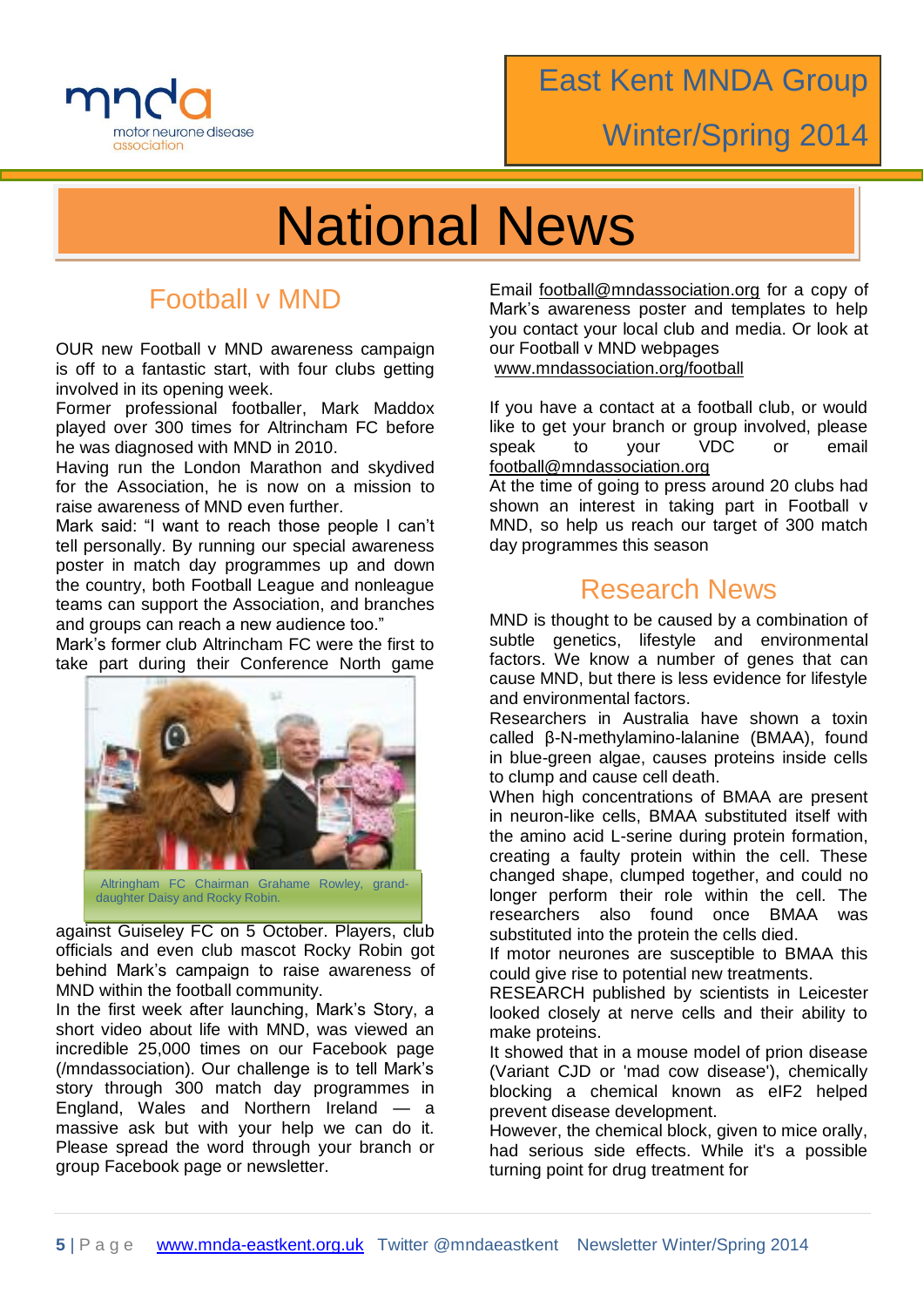neurodegenerative disease like Alzheimer's it's not the answer.

The processes involved in Alzheimer's Disease, prion disease and MND are not identical, but there is evidence that arimoclomol, a drug under development for MND works in a similar way.

Read more research news at [http://mndresearch.wordpress.com](http://mndresearch.wordpress.com/)

# Improving MND Care Survey

*"Clear patterns have emerged from the survey,* 



*giving a strong, clear and unified voice from people living with MND. The results will help us determine our priorities for the next three years."*

*Sally Light, Chief Executive*

AS you may be aware, we recently carried out an important survey of people living with MND called improving MND Care.

We received more than 950 responses, representing almost a third of people with MND in England, Wales and Northern Ireland, so making this the UK's largest ever survey of the views and experiences of people with the disease.

We are very grateful to all those who took part, including volunteers who helped shape the questions or who supported people living with MND in completing the survey.

Surveying people with MND every few years is vital so that we can see where care is improving, thanks to the combined efforts of our volunteers, staff, partners and supporters.

The findings also help us identify where services still need to improve, and therefore where we need to focus more efforts in the future. This will include how we best work with statutory services to raise the standards of care they provide, and also highlight where our own services can be improved.

Clear patterns have emerged from the survey, giving a strong, clear and unified voice from people living with MND. The results are helping us to determine our priorities for the next three years. The majority of people who took part chose to complete an optional section on end-of-life care. These responses will shape how we provide information, support and campaign in this important and sensitive area.

We will be sharing some top level survey results in your autumn edition of *Thumb Print* and will keep you up to date on how we use the survey findings to inform all areas of our work, including how you can use them to influence the valuable support you provide in your local area.

We are considering the best way to communicate the survey results and our future plans externally, to make the most of influencing and awareness raising opportunities.

#### Significant improvements since 2009:

People's ability to access and receive support with their breathing, in particular take-up of noninvasive ventilation (NIV). In 2013, 51% of respondents used NIV, compared to 13% in 2009. The experience of getting a diagnosis. For example, people having tests explained to them, the opportunity to ask questions and being given the news in a private place.

The number of people who have heard of MND by the time they receive their diagnosis.

The number of people who have a named person co-ordinating their care.

Because of us, 80% of people with MND now have greater awareness of the support available to them and 65% say their quality of life is better than it would be without us.

## Focussing Our Efforts from 2013

Workings to further shorten the time to diagnosis, and influencing more neurologists, so people who have just been diagnosed, are referred to us.

Seeking improvements to social care.

Providing more information and support for people about the later stages of MND including end of life decision-making.

Challenging NHS and social care providers to better co-ordinate all the different services that a person with MND needs.

Improving the support available to family members and friends who care for people with MND.

While satisfaction with our services is high, we want to increase the proportion of people who give us a top rating.

# Reforms Take Effect

THE Government's reform programmes have continued to take effect and in June the Government announced its spending round for the year 2015-16. Spending review

The Chancellor of the Exchequer announced £3.8 billion for social care in his spending review. Much of this had previously been announced and is not new money, but transferred from the NHS. Given that he announced steep cuts in other Government departments, however, it is a relatively positive outcome from the campaigning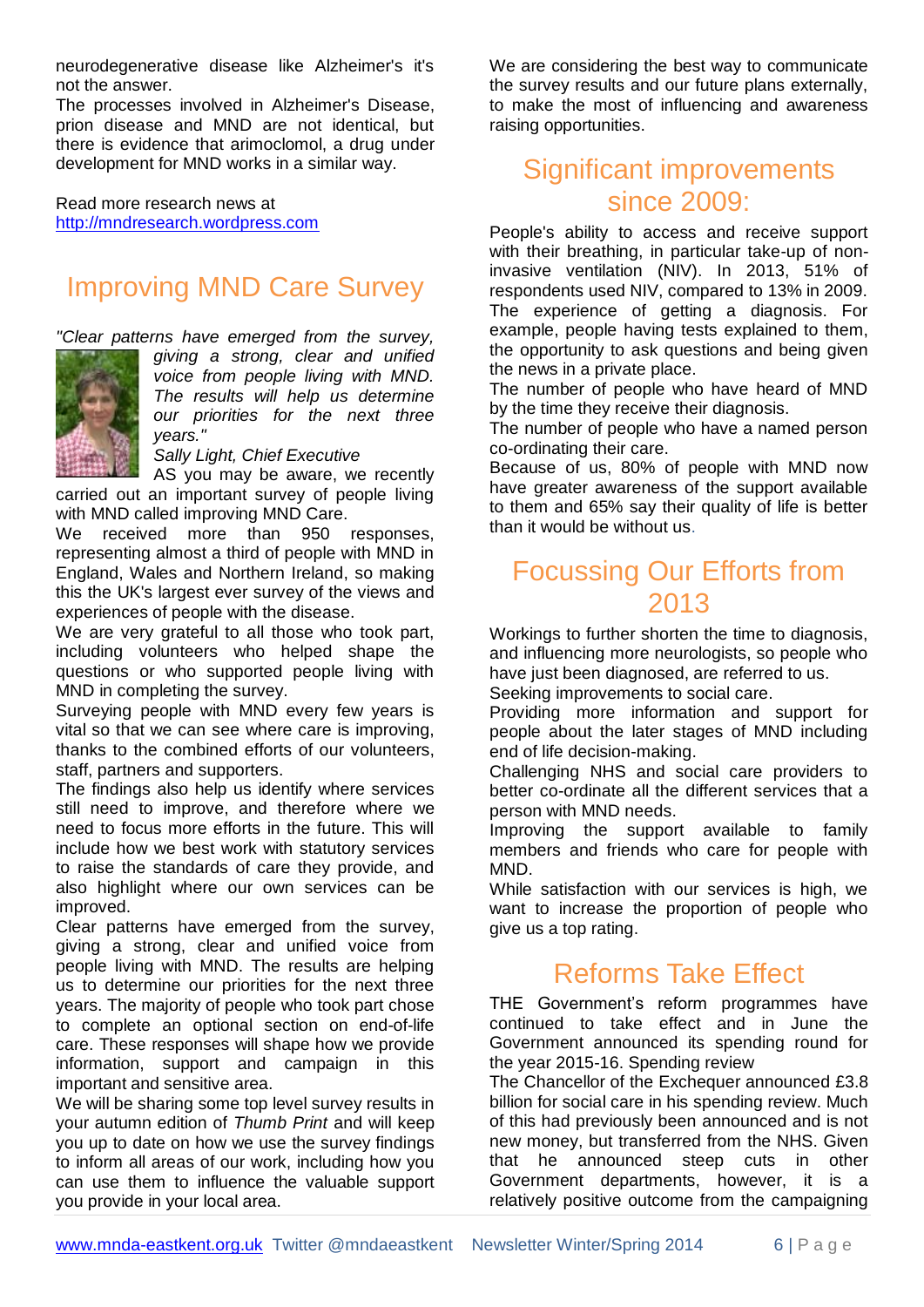

work of the Care and Support Alliance, of which we are a member.

PIP takes effect

The new Personal Independence Payment (PIP) is now available across Britain, to provide help with extra costs arising from a disability for people under 65. In Northern Ireland, its introduction has been delayed from this autumn to spring 2014. As PIP is such a new benefit, there is a lot of interest and concern about how accurately it will meet the needs of people with MND

#### NHS in England

Changes to how specialised MND clinics are commissioned by the NHS in England come into force this month. We have been working hard to ensure that the specification used by the NHS for these services meets the needs of people with MND, and it seems clearer this will be the case.

Locally, we are working to support the many new NHS bodies to understand the needs of people with MND in their areas, including local Strategic Clinical Networks and Clinical Commissioning Groups.

To learn more about our campaigning work, join the MND Campaign Network,

#### Charter Postcards

How will you use new Charter postcards? OUR new postcard is helping to promote and increase signatures of support for our MND

Charter. We now have around 13,000 signatures, and with your continued support we hope to achieve thousands more!

The cards can be given out at local meetings. events, in newsletters, or left on tables in GP surgeries, clinics, libraries etc. (with permission of course). Once completed, please return to the freepost address printed on the card.

Katy Styles included one with each of her Christmas cards.

Our members will receive a card in the autumn edition of Thumb Print. Branch secretaries and group contacts will receive 20 each with this edition of The News. If you would like more

Email [campaigns@mndassociation.org](file:///C:/Users/Clive/Documents/campaigns@mndassociation.org) or phone Tina Downs on 01604 611684

#### Events to enjoy in 2014

Jan 24<sup>th</sup> Burn's Night at binElla Faversham. More information on Page 8 and at: <http://mnda-eastkent.org.uk/wordpress/?p=186>

Feb 23<sup>rd</sup> 11am Snowdrop Walk, Swarling Manor, Petham.

Swarling Manor is off Chartham Down Road near Canterbury and is easy to find, there is free parking and there will be hot drinks and homemade cakes .

The event is in aid of the Motor Neurone Disease Association (East Kent) and the Alzheimer's **Society** 

binElla, the wine and champagne bar in accessible. Plenty of parking, disabled toilets, apologies no dogs. The stroll is not entirely wheelchair

For more information on page 4 or go to http://mnda-eastkent.org.uk/wordpress/?p=176

Apr 27<sup>th</sup> Jerome Kern Show – Canterbury

#### $\,$  Jun 14<sup>th</sup> Summer Ball be served. The served of the served.

Swarling Manor is going to host a summer ball on £35 a head and include a drink on arrival, two course meal and music, there will also be a grand raffle on the day. Please book the date, more details will follow on the website next year. Saturday June 14th tickets will probably be about

We hope to see your at binElla for cool jazz and  $\alpha$ Aug 17<sup>th</sup> Open Garden Stourmouth, more details in

Sep 6<sup>th</sup> Awareness Meeting – Sturry

Oct 12<sup>th</sup> Soroptomists Choir Event At St Mary's Church, Ashford where the tickets would be £5.00. More details will be posted in due course.

Support meetings: All meetings 11.00 – 13.00 15<sup>th</sup> Feb Red Cross Centre Folkestone CT19 4AY **21st June Thannington** and are available on a first on a first on a first on a first on a first on a first on a first on a first on a first on a first on a first on a first on a first on a first on a first on a first on a 20<sup>th</sup> Sep Ramsgate. Please telephone 01795 in the 01795 of 1795 and 01795 in the 01795 of 1795 and 01795 of 1795 15<sup>th</sup> Nov Red Cross Centre Folkestone CT19 4AY 12<sup>th</sup> April Thanet East Kent College

More details on all events [www.mnda-eastkent.org.uk](http://www.mnda-eastkent.org.uk/)